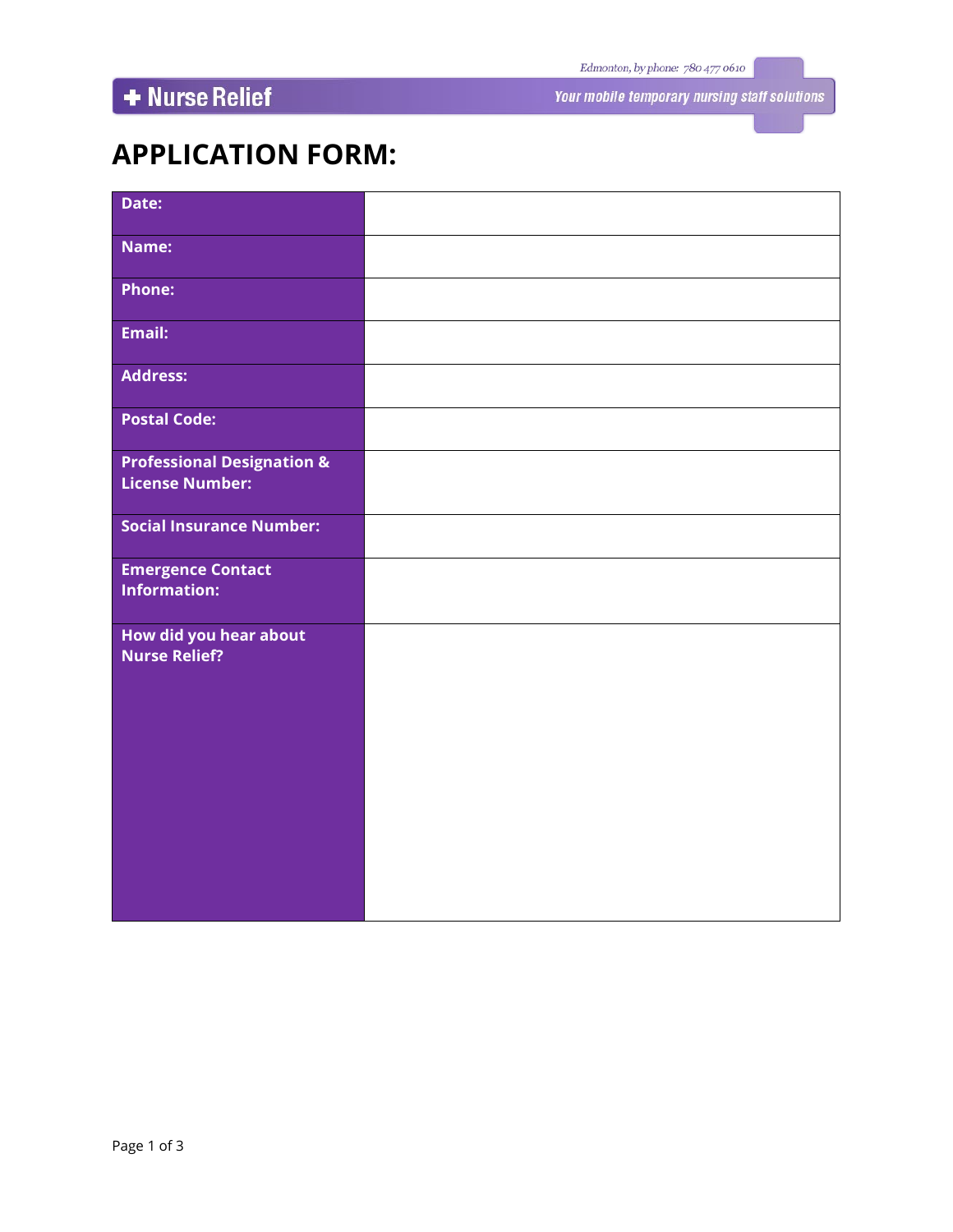# + Nurse Relief

### *QUESTIONS:*

*In order to organize our contacts better, please provide us with the following information:*

| 1. List your areas of expertise                                                                                  |  |
|------------------------------------------------------------------------------------------------------------------|--|
| 2. Are you currently employed?<br>a. If so, who is your employer?<br>b. What is your availability?               |  |
| 3. How you willing to travel for work?                                                                           |  |
| <b>Locally (Y/N)</b>                                                                                             |  |
| <b>Provincially (Y/N)</b>                                                                                        |  |
| <b>Inter-provincially (Y/N)</b>                                                                                  |  |
| 4. What is your preferred contact length?                                                                        |  |
| 5. What are your preferred shifts (days,<br>evenings, weekends)?                                                 |  |
| 6. What are your salary expectations (per<br>hour)?                                                              |  |
| 7. Are you a resident of Canada or eligible<br>to work in Canada (please specify which<br>is applicable)?        |  |
| 8. Which provinces are you licenced to<br>work in?                                                               |  |
| 9. Do you prefer a temporary or a<br>permanent position?                                                         |  |
| 10. Do you have a valid driver's licence and<br>vehicle?                                                         |  |
| 11. Please provide us with any additional<br>information that may help in job<br>placement                       |  |
| 12. Are you currently in a contract with<br>another travel nursing agency?<br>If YES, which agency and facility? |  |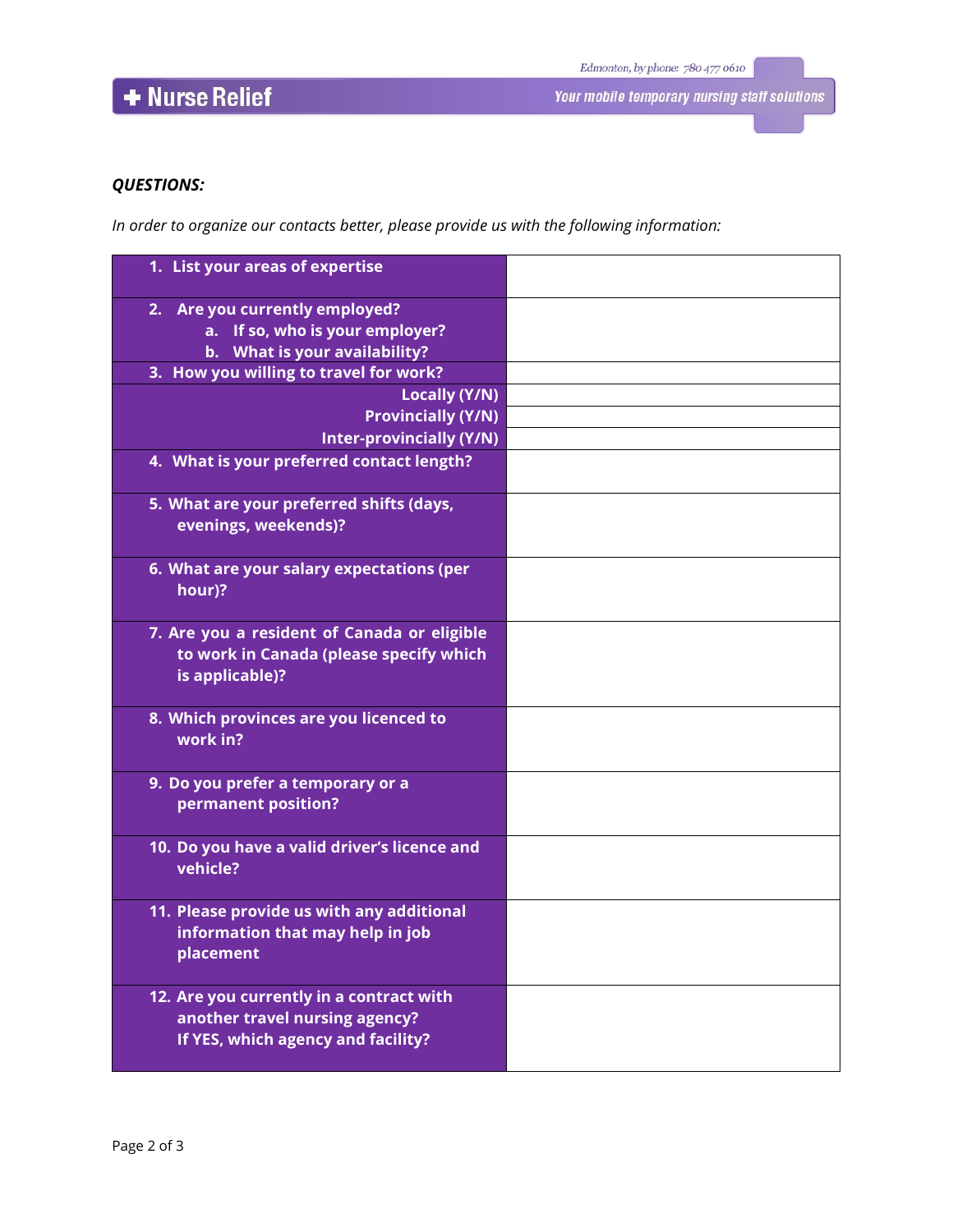$\overline{\phantom{a}}$  Nurse Relief

#### *REQUIRED DOCUMENTATION:*

*Along with this application form, please send us the following documents:*

| <b>DOCUMENTS REQUIRED</b>                                               |  |
|-------------------------------------------------------------------------|--|
| Copy of your CPR                                                        |  |
| Copy of nursing licence                                                 |  |
| Driver's license and one other piece of ID                              |  |
| Current criminal/vulnerable records check (within<br>the last 6 months) |  |
| <i>Immunization records</i>                                             |  |
| Covid Immunization record                                               |  |
| <b>Provincial Health Care Card Number</b>                               |  |
| Any other professional certificates                                     |  |
| Completed reference list included with this<br>application              |  |
| Completed Self Assessment Skills Checklist                              |  |

*In order to process your application, please ensure the requested documents are sent as individual PDF's.*